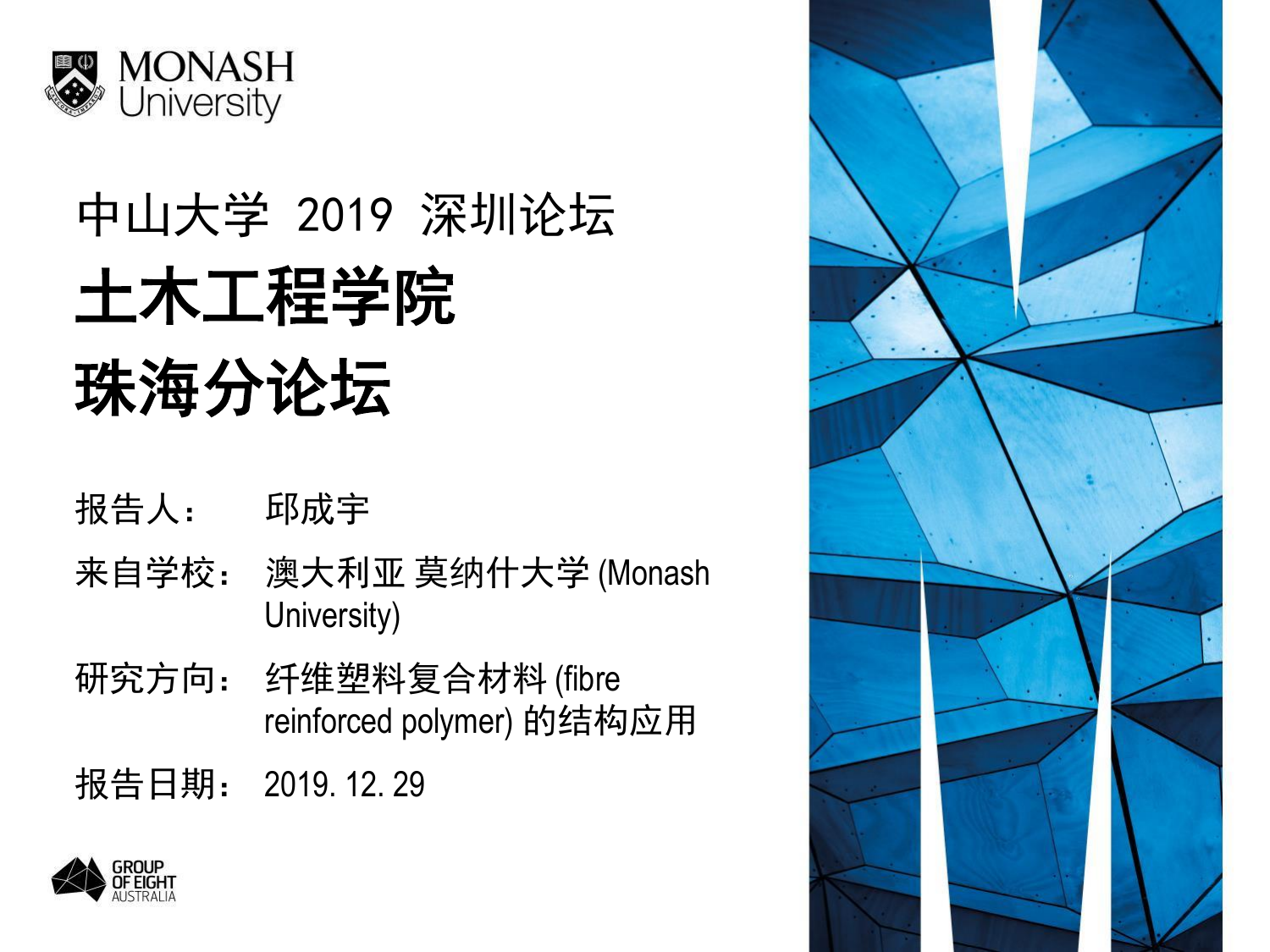#### 自我简介 Short Bio

- 姓名: 邱成宇
- 本科院校: 中南大学 澳大利亚 莫纳什大学 (Monash University) 2+2 联合 培养,土木工程,2011 – 2015
- 博士院校: 澳大利亚 莫纳什大学,结构工程,2016.3 2020.3
- 博士论文: 纤维塑料复合材料 (fibre reinforced polymer, FRP) 管状结构构 件的对接节点研究
- 涉及领域: 纤维塑料复合材料 (FRP) 结构、FRP结构节点、粘接结构、 钢结构、结构延性、复合梁结构
- 其他经历: 国内期间 钢筋混凝土结构建设现场实习监理

在澳期间 本科课程助教 (teaching assistant)、参与组织国际会议

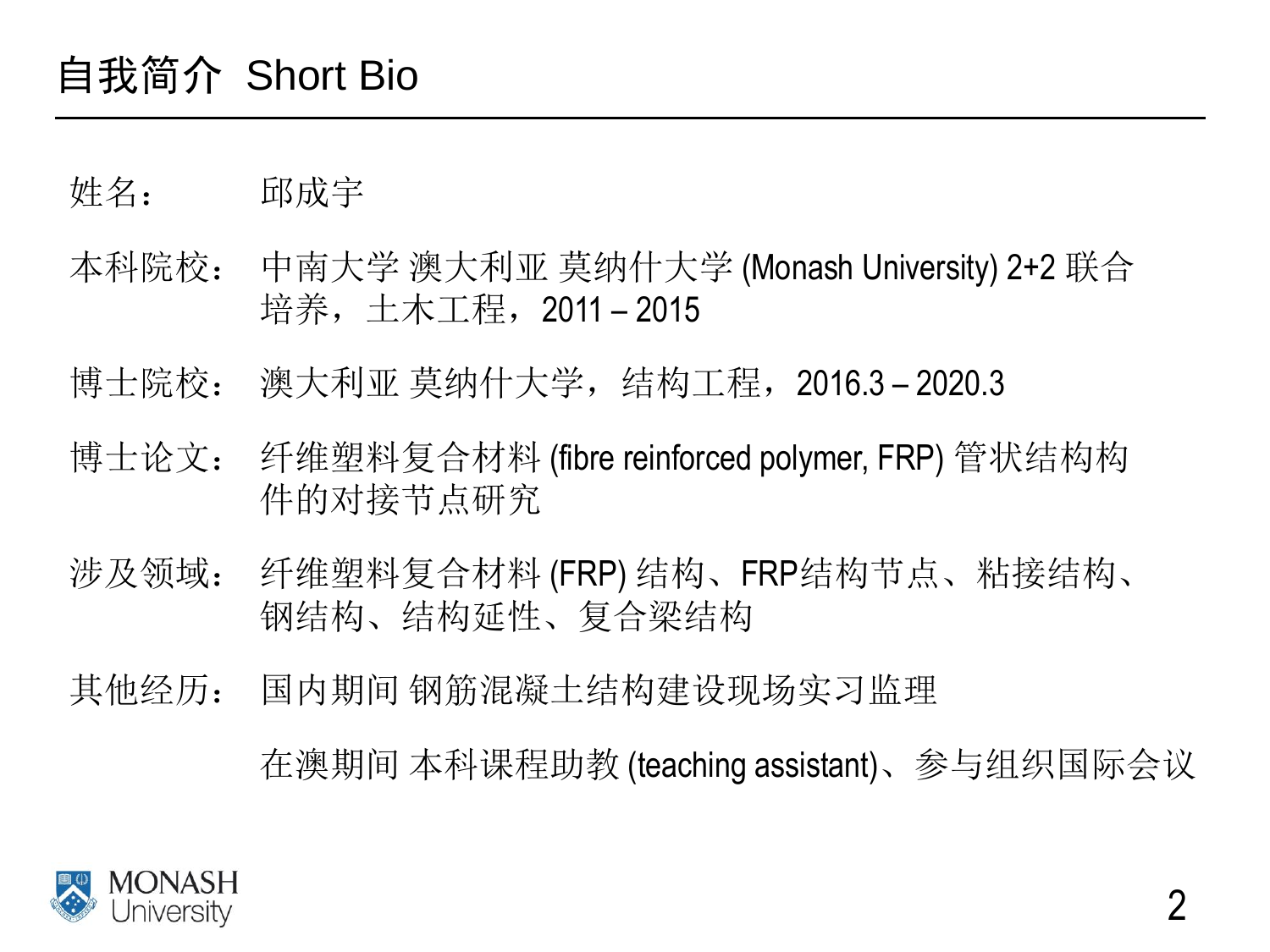### 研究背景 Background of research

- 纤维增强塑料 Fibre reinforced polymer (FRP)
- 高强度(纤维方向)、轻质、耐腐蚀
- 构件可产自拉挤 (pultrusion)、缠绕 (filament winding) 等自动化生产工艺
- 建筑结构中运用有限
- 节点设计需考虑 材料各向异性 及 材料 脆性









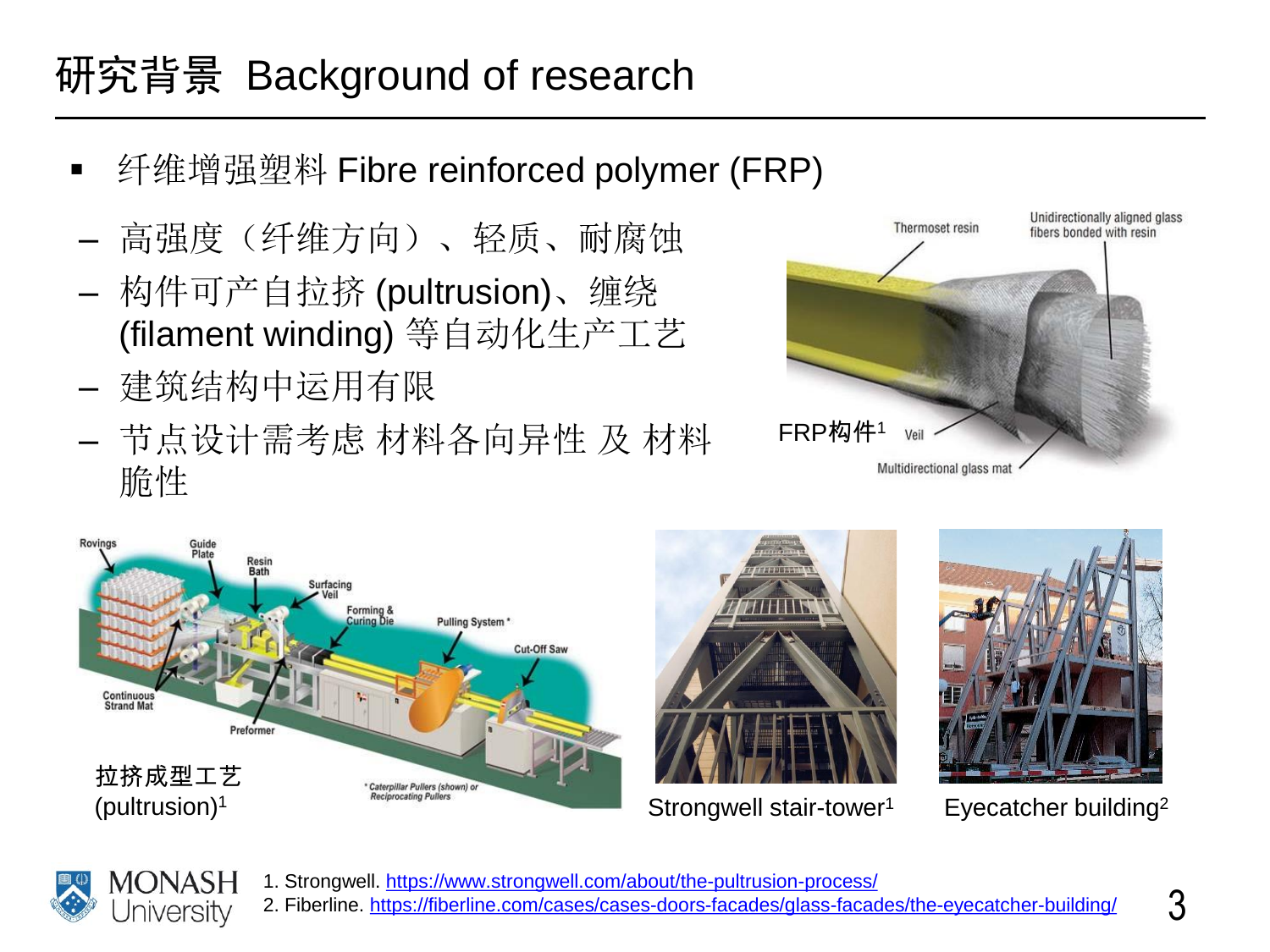- FRP构件套筒粘接节 (bonded sleeve joint) 点轴向荷载下的理论分析
	- 基于粘接处'弹性 软化 (elastic-softening)' 的双线性'剪力 滑移 (shear-slip)'模型



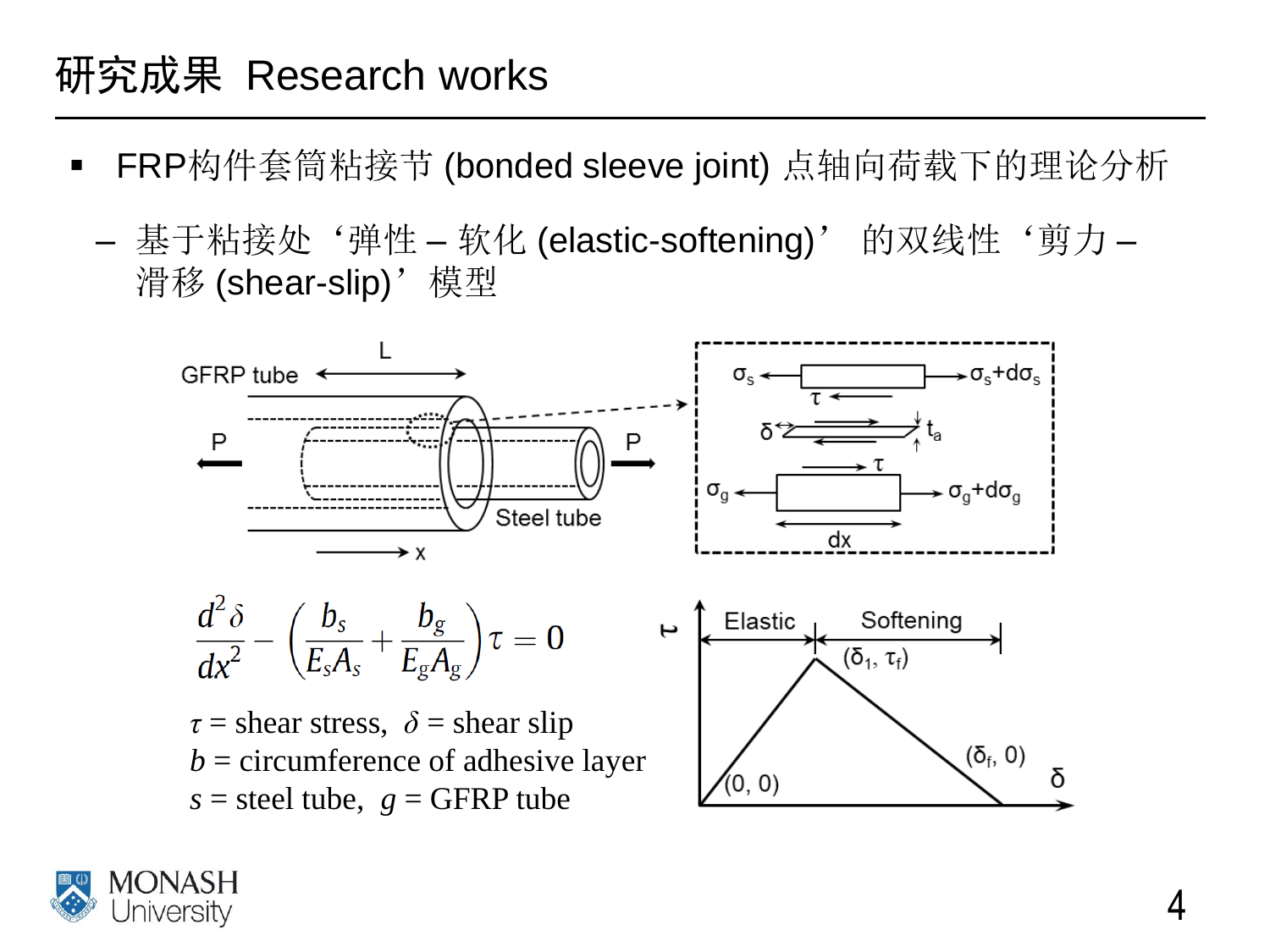- FRP构件套筒粘接节 (bonded sleeve joint) 点轴向荷载下的理论分析
	- 极限状态下粘接长度处的多种剪应力分布 (shear stress distribution) 及节点的极限承载力 (joint capacity)
	- 实验及有限元模拟 (FE modelling) 验证



#### – 内容发表于

**Qiu, C**., Feng, P., Yang, Y., Zhu, L., & Bai, Y. (2017). "Joint capacity of bonded sleeve connections for tubular fibre reinforced polymer members". *Composite Structures*, 163, 267-279.

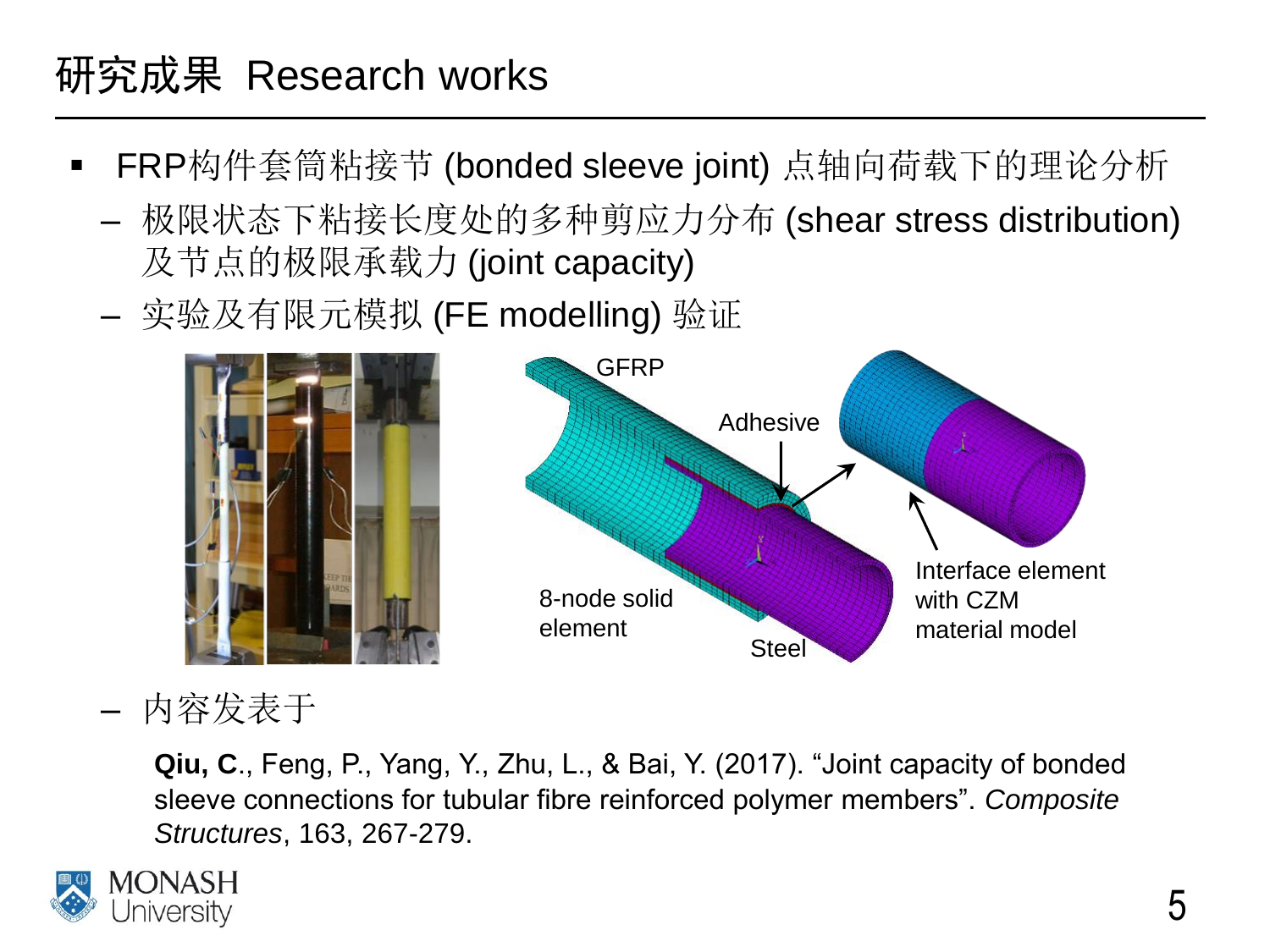- FRP管状截面构件的对接节点 (splice connection)
	- FRP管 钢管 套筒粘接连接 (bonded sleeve joint): 减少FRP材 料上的应力集中、保持FRP构件的 纤维完整性、提高节点强度刚度
	- 钢管 钢管 螺栓端板连接 (bolted flange joint):易组装及拆卸、延性 变形
	- 轴向、弯曲、往复 荷载下的节点性 能
	- 粘接长度及螺栓布置对节点性能的 影响



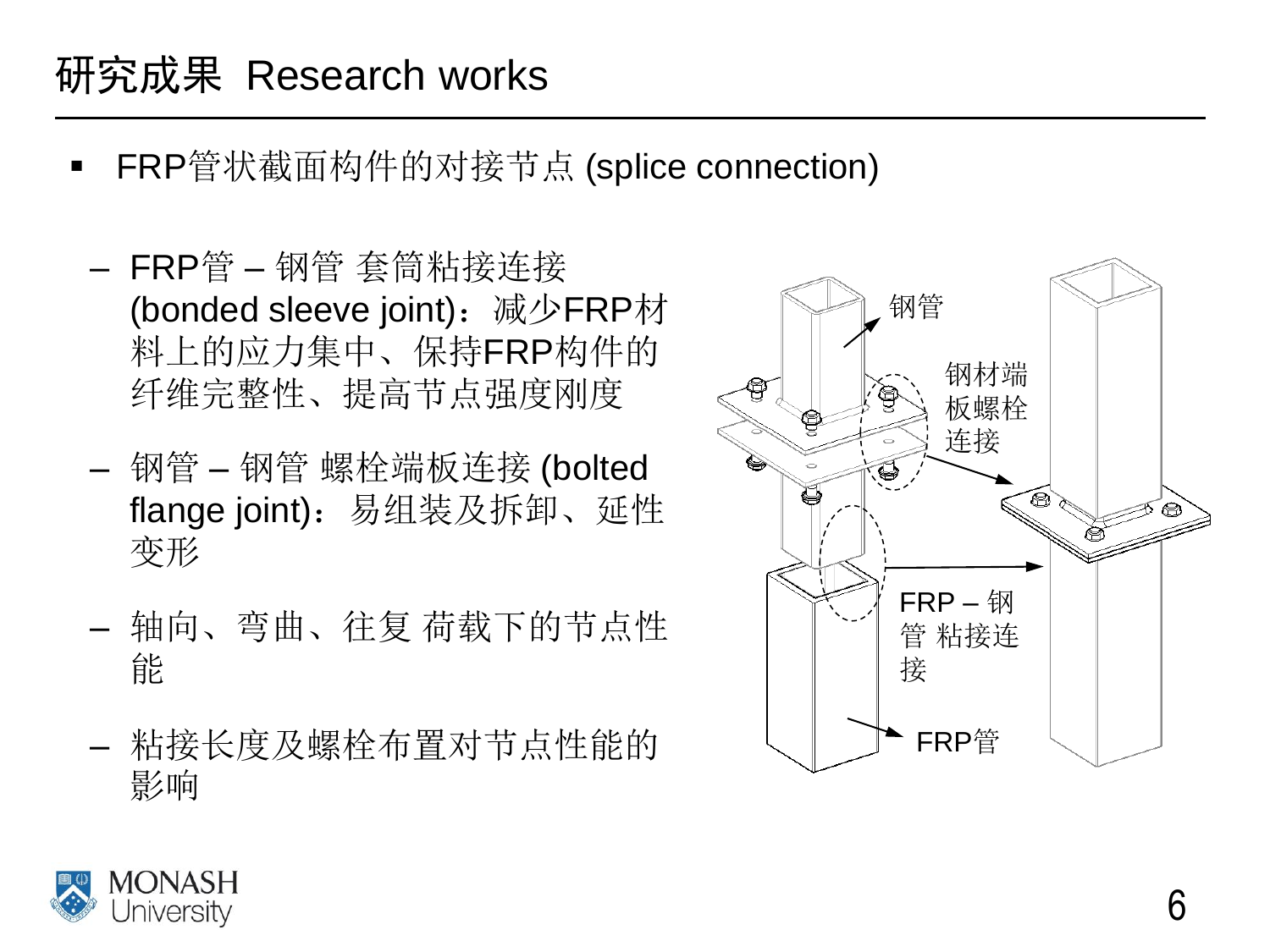- FRP管状截面构件的对接节点 (splice connection)
	-



– 往复荷载 (cyclic loading) 测试 —— 有限元模拟 (FE modelling)



\_轴向 (axial loading) 测试 – 受弯 (flexural loading) 测试





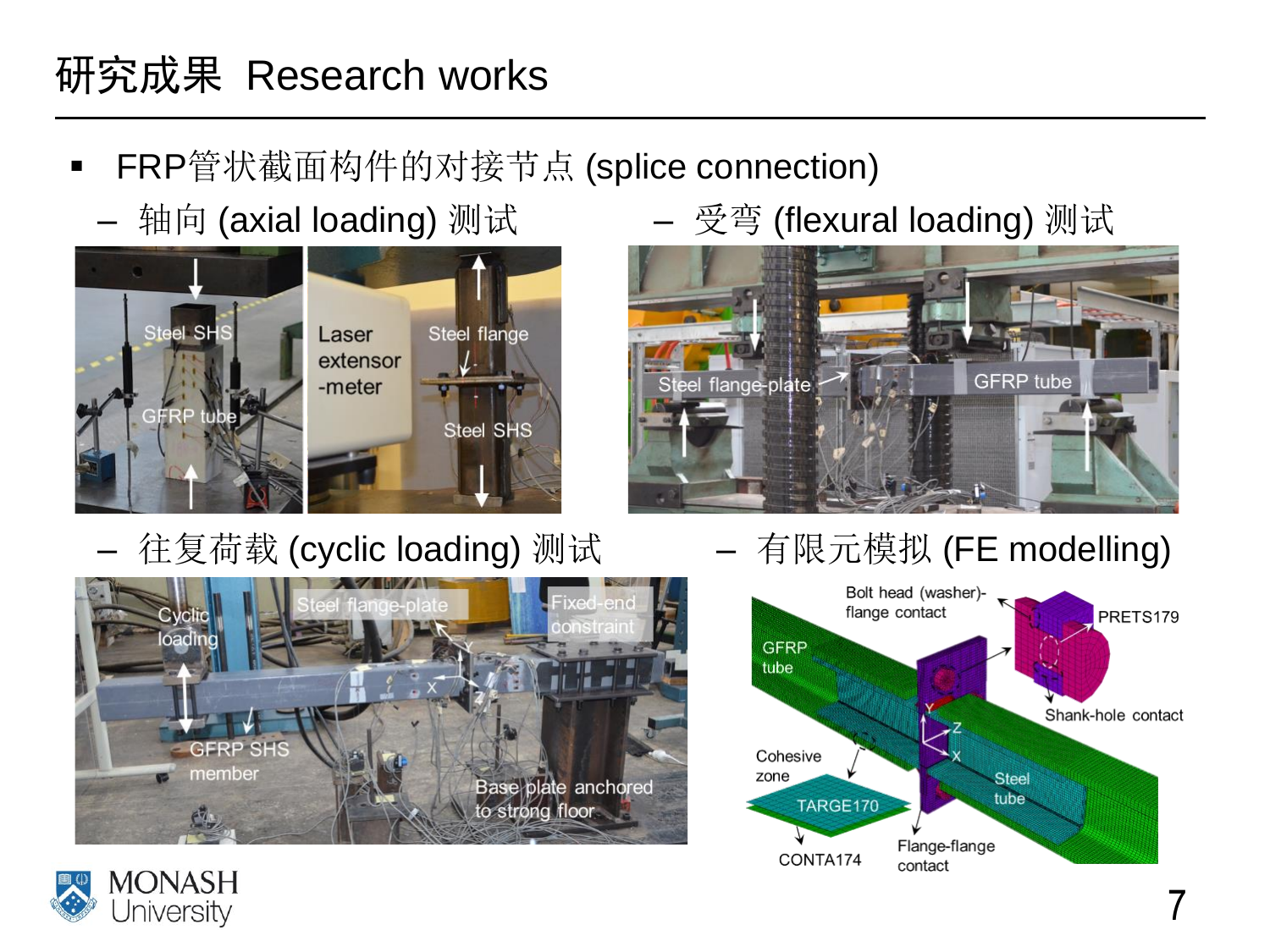- FRP管状截面构件的对接节点 (splice connection)
	- 在相似类型 FRP 构件节点中具有 易组装拆卸、高强度、高刚度、延 性破坏的优点
	- 套筒粘接长度和螺栓布置对节点性能的影响
	- 非线性有限元模型能模拟 整体 荷载 位移 及 粘接节点处的应变表现
	- 内容发表于

**Qiu, C.**, Ding, C., He, X., Zhang, L. and Bai, Y., 2018. "Axial performance of steel splice connection for tubular FRP column members". *Composite Structures*, 189, pp.498-509.

**Qiu, C.**, Bai, Y., Zhang, L. and Jin, L., 2019. "Bending performance of splice connections for assembly of tubular section FRP members: experimental and numerical study". *Journal of Composites for Construction*, 23(5), p.04019040.

**Qiu, C.**, Bai, Y. and Cai, Z., 2020. "Cyclic performance of splice connections for hollow section FRP members". *Under-review*

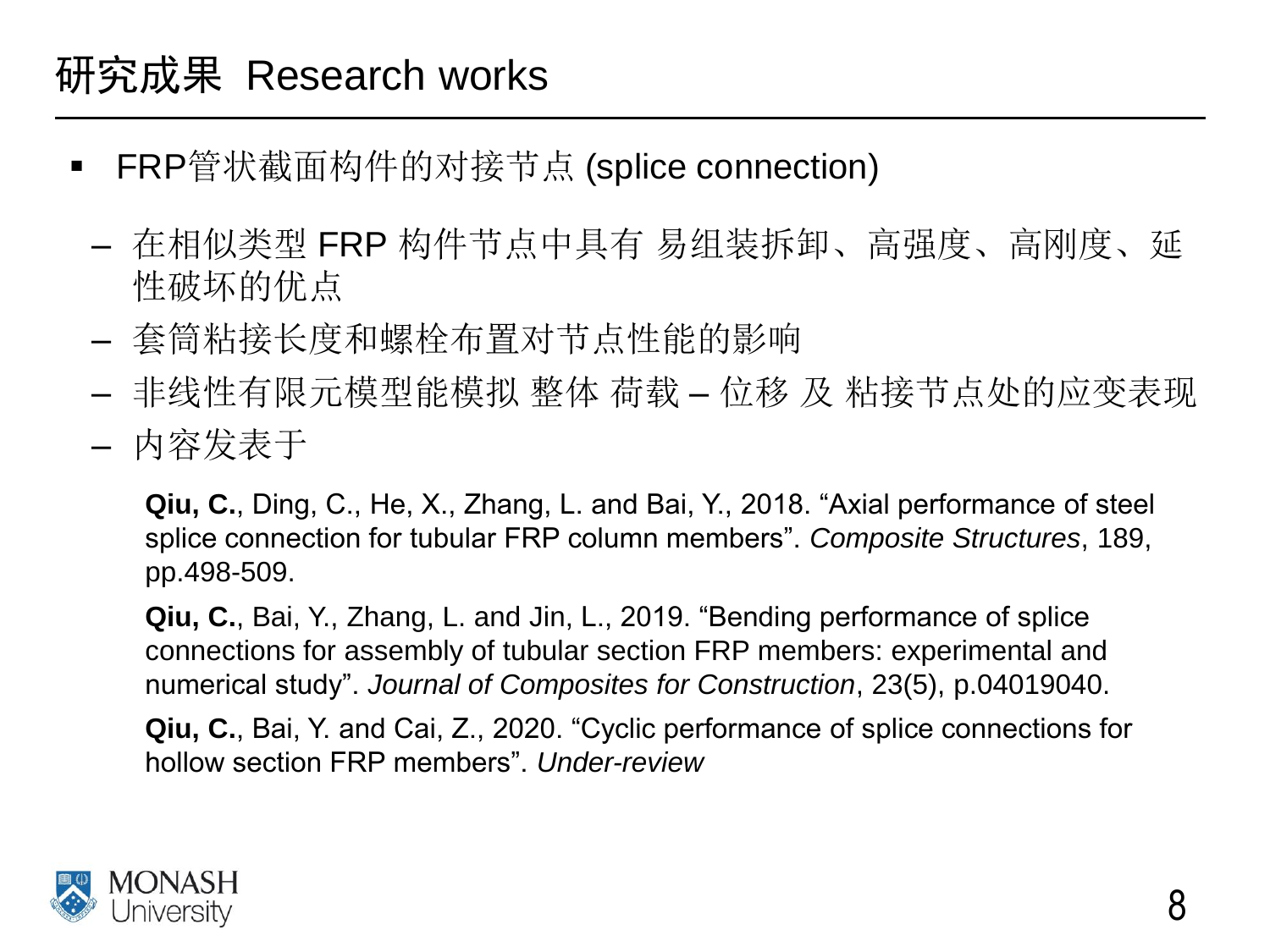- 在多层梁结构 (layered beam) 中, 通过改变变复合作用 (composite action) 实现结构延性 (ductility)
	- 概念: 以延性胶 (ductile adhesive) 作为多层梁层间剪力连接 (shear connection), 进入延性阶段后使层间复合作用降低
	- 验证:脆性FRP材料二层梁,剪力连接 线弹性胶 vs. 延性胶

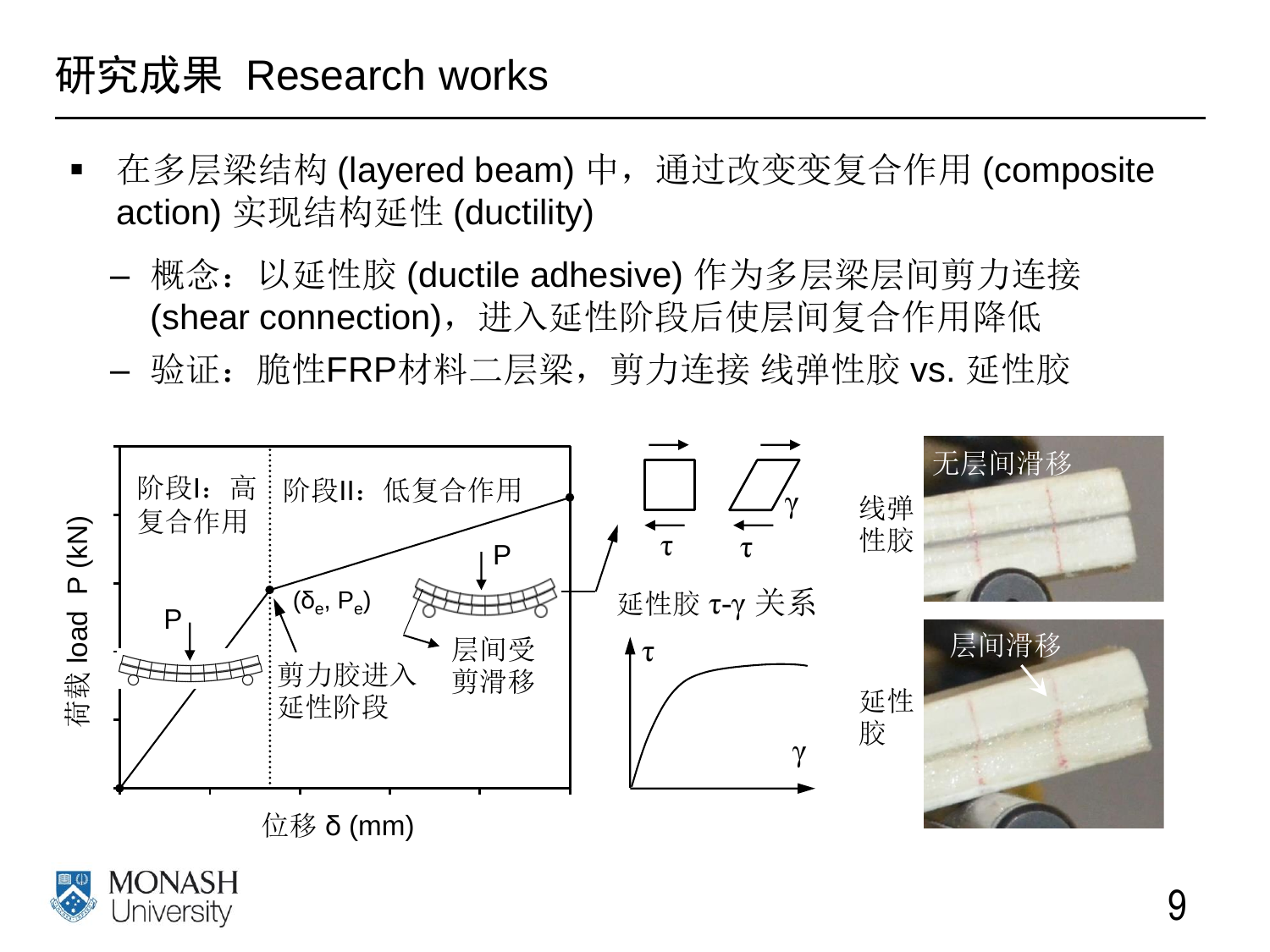- 在多层梁结构 (layered beam) 中,通过改变变复合作用 (composite action) 实现结构延性 (ductility)
	- 荷载 位移 表现



– 内容发表于

Bai, Y. and **Qiu, C**., 2019. "Load-dependent composite action for beam nonlinear and ductile behavior". *Journal of Structural Engineering*, in-press

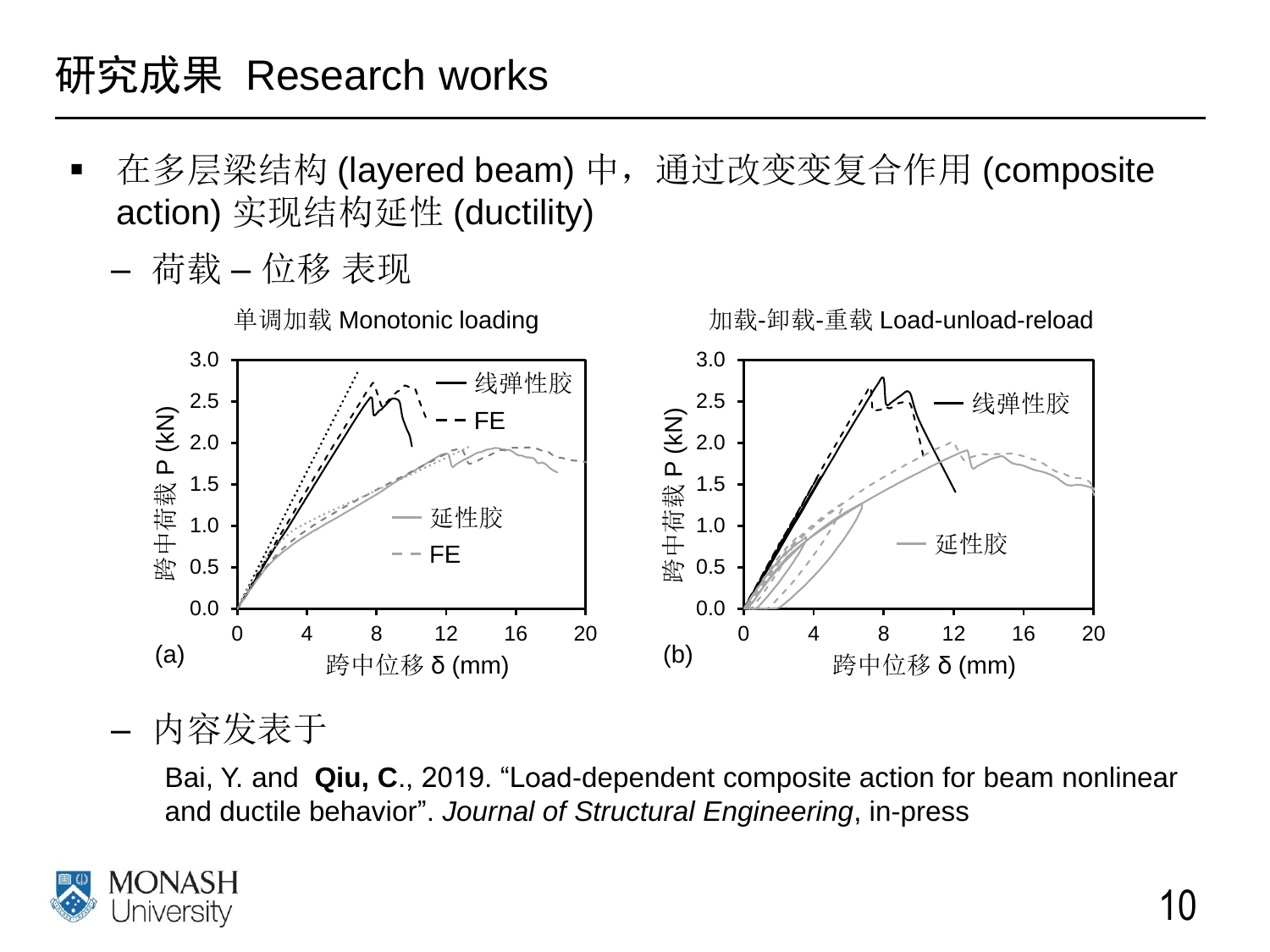#### 预期来校工作 Prospective works at SYSU

- 拟加入 "海洋土木工程" ,从事结构工程方向研究
	- 纤维塑料 (FRP) 复合材料具有轻质、抗腐蚀及疲劳的特点,可在 海洋及近海结构中发挥优势
	- 结合海洋环境以及未来智能建造(遥控、自动化)的趋势,开展 FRP结构的"构件连接方法及整体组装模式"方面的研究
- 承担本科及研究生的课程教学
	- 可胜任混凝土结构、钢结构、复合结构等结构设计的课程教学
	- 可胜任材料力学、结构力学、有限元模拟等固体力学分析的课程 教学
	- 可胜任中英双语教学